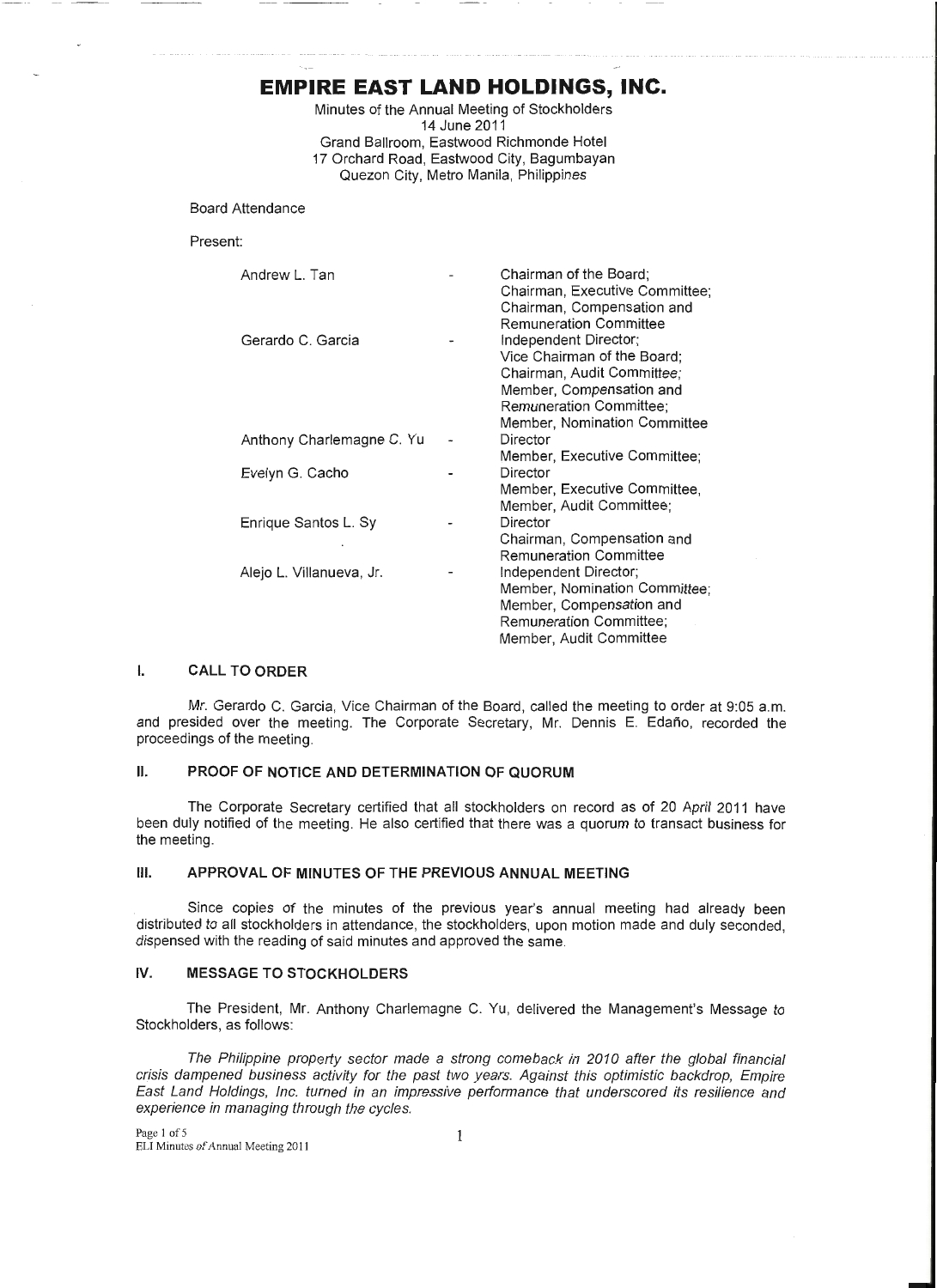Your Company ended 2010 on firm financial footing. It posted a net income of Php250 million, up 61 percent from Php155 million the year before. Reservation sales reached a record high of Php10.06 billion for 4,989 residential units, 39 percent higher than Php7.3 billion for 3,649 units in 2009.

. The contract of the contract of the contract of the contract of the contract of the contract of the contract of the contract of the contract of the contract of the contract of the contract of the contract of the contrac

Renewed enthusiasm for real estate investment boosted the takeup of Pioneer Woodlands and San Lorenzo Place, transit-oriented developments, TODs, that have gained popularity among metro-based homebuyers. These projects, anchored on your Company's vision to capture and create value in the very best locations, remained major sales drivers.

### **Steady gains from large-scale developments**

"-

Building residential communities on a large-scale, a strategy employed by Empire East increasingly through the years, has allowed it to add new and exciting inventory to its sales portfolio. A healthy portfolio impacts positively on your Company's ability to provide middle-income Filipino families with a wide range of upscale yet affordable residential options.

The market's continued affinity for the Empire East brand spurred demand for projects in the pre-selling stage. In August 2010, your Company launched Tower 3 of the four-tower Pioneer Woodlands along EDSA. Of the 450 condominium units made available to customers, 252 have been sold. Tower 1 of the project is sold out, while Tower 2 is 81 percent taken up.

San Lorenzo Place in the Makati central business district proved to be a big hit as well. More than 500 of 1,269 units in Towers 1 and 4 were snapped up by buyers that have always wanted to live and make their living in the country's No. 1 business and financial hub. Meanwhile, sales for Little Baguio Terraces, featuring six towers, are nearing the halfway mark.

2010 was also a good year for the first residential phase of The Rochester, a new tropicalinspired project in San Joaquin, Pasig City. Your Company debuted Rochester Garden Villa 1 and the Garden Villa 2 in April and November 2010, respectively. To date, the seven-story, atrium-type clusters are 61 percent sold.

Empire East is looking to turn over already-launched residential phases in Pioneer Woodlands, San Lorenzo Place, Little Baguio Terraces and Rochester within 2012 and 2015 timeline.

The Sonoma, another new project of Empire East in Sta. Rosa, Laguna, also enjoyed a warm reception. The 50-hectare community, designed with a strong nature component, offers 1,433 prime residential lots in four phases. Its first phase, The Enclave, was made available in September 2010. It is currently 13 percent taken up.

Like Laguna Be/Air, your Company's pioneering township in Sta. Rosa, Sonoma is set to provide families with a complete and integrated lifestyle in a self-contained suburban setting.

### **Success stories in the city and suburbs**

The continued success of Empire East's projects is a clear barometer for how well - and how consistently - your Company delivers on its value proposition.

Delivery accomplishments for Cambridge Village in the Pasig-Cainta area have proceeded at a brisk place, allowing buyers to join the hundreds of residents that call this living, breathing community their home.

Turnover of Clusters 1 to 21 of the 37-c/uster Cambridge Village was recently concluded, pushing the community's occupancy rate to 44 percent. Units in Clusters 22 and 23 are also being handed over, assuring that more families get to experience the Empire East lifestyle without delay.

Clusters 24 to 35 form The Central Park, the new phase of Cambridge Village. Empire East unveiled Central Park in March 2010 to meet an increased demand for lofts and flat-type homes ranging from 30 to 50 square meters in size. In marketing this phase, your Company once again kept its middle-income target market in mind- pricing units as low as Php1.1 million.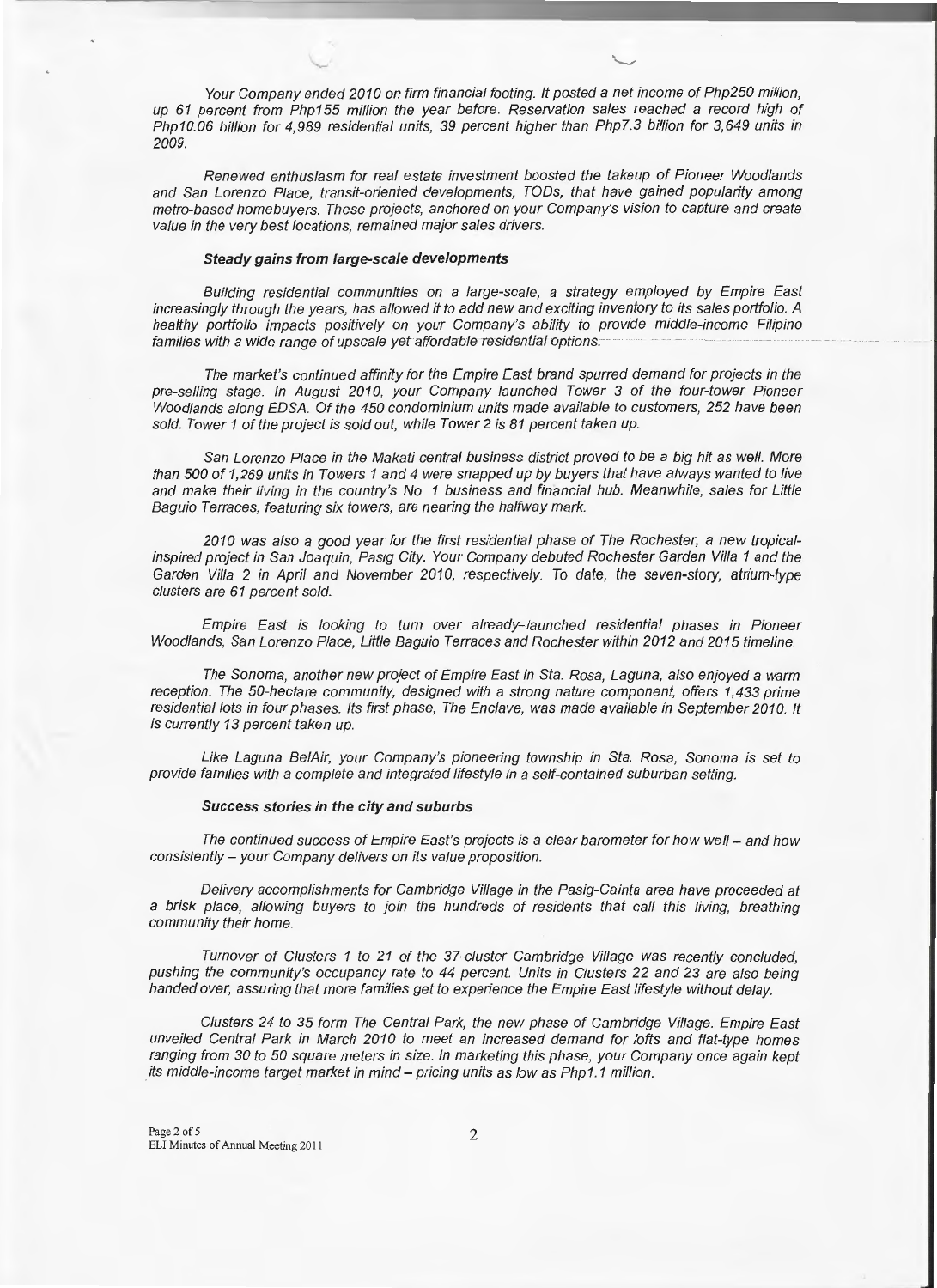Concreting for Clusters 24 to 26 of Central Park is in progress. Foundation works are under way at Clusters 27 to 28. Also rising near Central Park is a chapel, which will serve the needs of the entire Cambridge Village community. Meanwhile, an eight-level parking building is already in place, aside from a centerpiece recreational area.

.\_,\_\_..\_

Laguna Be/Air, with four residential phases, remains the benchmark for large-scale community development in the South.

### **New growth platforms to enhance margins**

As part of its commitment to maintain its competitive edge, Empire East is rolling out a total of 4, 700 residential units worth Php12 billion in the first quarter of 2011. Majority of the units will come from Rochester and Kasara, Empire East's latest residential offering along Eagle Street, near C-5 Road in Pasig City.

The resort-inspired Kasara is set to tap an underserved market of Filipinos that is making the move toward healthy, green and stress-free living near - but not within - the city's centers, particularly Makati and Ortigas. The project hosts some 2,000 studios and one-to-three bedroom homes. Its six clusters encircle an 8,298-square-meter playground with nearly 30 resort-style amenities, designed to encourage families to create and strengthen personal ties.

Remarkable among the recreational attractions in Kasara is a large swimming pool complex with white beach sand, a domed multi-purpose hall, sunken bar, beach volleyball court and a variety of pocket pools and freeform pools traversed by bridges.

Empire East is just as upbeat about demand for its ongoing projects. It plans to launch in the next few months three new residential phases in its TODs: Maple Heights in Pioneer Woodlands, Green Club Towers in Little Baguio Terraces and Madizon Plaza Towers in San Lorenzo Place.

Your Company also remains focused on strategic marketing to establish its presence nationwide. Banking on the success of its Baguio satellite office, its first outside Metro Manila, Empire East is looking to open a new sales office in Pampanga to cater to customers in the Central Luzon area.

Landbanking for inventory replenishment is key to Empire East's business and securing a larger share of its core market. Your Company and its subsidiaries have already amassed a land bank of approximately 460 hecatres in the metro worth Php3.8 billion.

Empire East intends to acquire enough land for development over the next five to seven years. Early this year, it submitted to the Department of Finance a Php14 billion offer to acquire the 103-hectare Food Terminal Inc. in Taguig City. The FTI complex, valued at Php13 billion, is ideal for a mixed-use development.

#### **2011: A year for value creation**

The way forward is to build on a strong track record. Empire East is leveraging on the scale of its brand to engage buyers with the new and more innovative projects - all strategically differentiated, centrally located, competitively priced and designed to meet and exceed value and service expectations.

Empire East sees another banner year as reservation sales for the first two quarters of 2011 approach record levels. Fueled by the market's keen appetite for value-oriented real estate, your Company is preparing to compress its launch timetables to take advantage of the increasingly buoyant economy.

The foundations have been laid for exciting times in 2011. Empire East thanks its shareholders, business partners and customers for their confidence and support – and for being part of a shared journey of success and accomplishment through the years.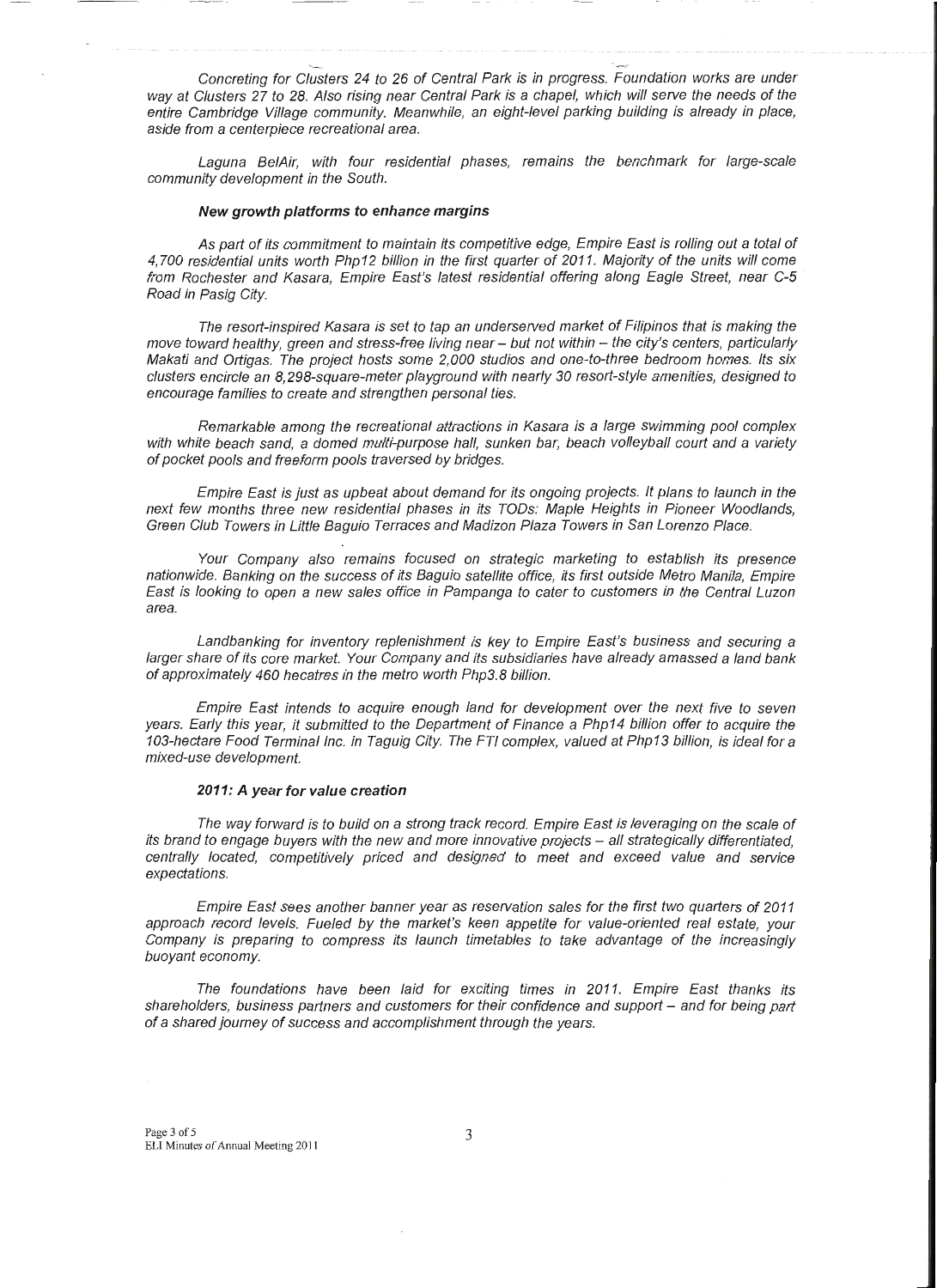### **V. OPEN FORUM**

'--

Below is a summary of the questions raised and answers given during the Open Forum:

"'--"

Question: Do we still have charisma with GSIS particularly during the financial crisis in the 90's?

Answer: We do have dealings with GSIS long before. We continue to have a very good relationship with GSIS. We have fulfilled our obligations with GSIS.

Question: According to this business report, Empire East is bidding for the FTI property in Taguig. What is the current status of this?

Answer: Regarding the Food Terminal, Inc. property in Taguig, the government at present, according to the Department of Finance Privatization Committee, is still reviewing the proposal we have submitted to them. Based on the latest report, the government now opts to lease the property instead of selling it. We are waiting for the government's response to our proposal to them.

Question: Based on your financial report, your net income increased from 155 million to 250 million. With this indicator, do we expect continuous growth in the coming year? When will you declare dividends?

Answer: Empire East posted an increase of 61% in Net Income after tax as compared to that of the previous year. We are optimistic about our earnings forecast considering that we have launched new projects this year alongside with the construction development of projects that we have already launched. We created demand from the market in so far as affordable housing market is concerned. We expect continuous growth in earnings. With respect to cash dividends, your Company has decided to utilize the resources from Retained Earnings to fund its ongoing construction projects as well as to undertake landbanking activities. We are in a volatile economy and we would like to take advantage of the economy. We would like to program all of the launches within the year. Hopefully, time will come when we may be able to declare dividends.

Question: Were the Company's sales affected by the giant earthquakes that happened in Japan, New Zealand, etc.?

Answer: In so far as the earthquakes in Japan, New Zealand, Haiti and other countries, we are not at all affected by these unfortunate developments. Mass media were able to show us that most of the structures that were affected in the countries mentioned such as New Zealand, Japan and Haiti, are structures that are low-rise, instead of high-rise structures. The reason for the damage to low-rise structures is that they have shallower foundations. In fact, Japan has simulated the possible path of earthquakes in Metro Manila because they wanted to see whether or not earthquakes could have any adverse effect on the structures on high rise buildings and other infrastructure. They came up with a conclusion, based on the simulation, that 98% of our high-rise structures in Metro Manila will remain intact.

There is really no building that is earthquake-proof, but what is important is that we follow the National Building Code. Before we enter into a new development, we usually ask Philvocs' opinion as to whether our property is based on a faultline.

Question: Can you tell us about the Company projects to be launched in 2012?

Answer: We are very excited about two projects that we will launch this year. One is a project named Kasara. Kasara is an urban resort residential project along Eagle Avenue in Pasig City. It is just few minutes away from Tiendesitas and about 30 minutes away from the Ortigas Central Business District. The project is inspired by well-known luxury development in Singapore, with the same name Kasara. Kasara, in Sanskrit means lake. This is the first lake being developed by Empire East. The second project that we intend to launch is in the Pasig area. We cannot as yet name the project because we are still in the final stages of negotiations with the landowners.

## **VI. ENGAGEMENT OF EXTERNAL AUDITOR**

The Presiding Officer informed the stockholders that the Audit Committee of the Board of Directors has recommended to the Board the engagement of Punongbayan & Araullo as external auditors of the Company for the audit of the Company's financial statements for the year ending 31 December 2011, and that the Board has approved such engagement.